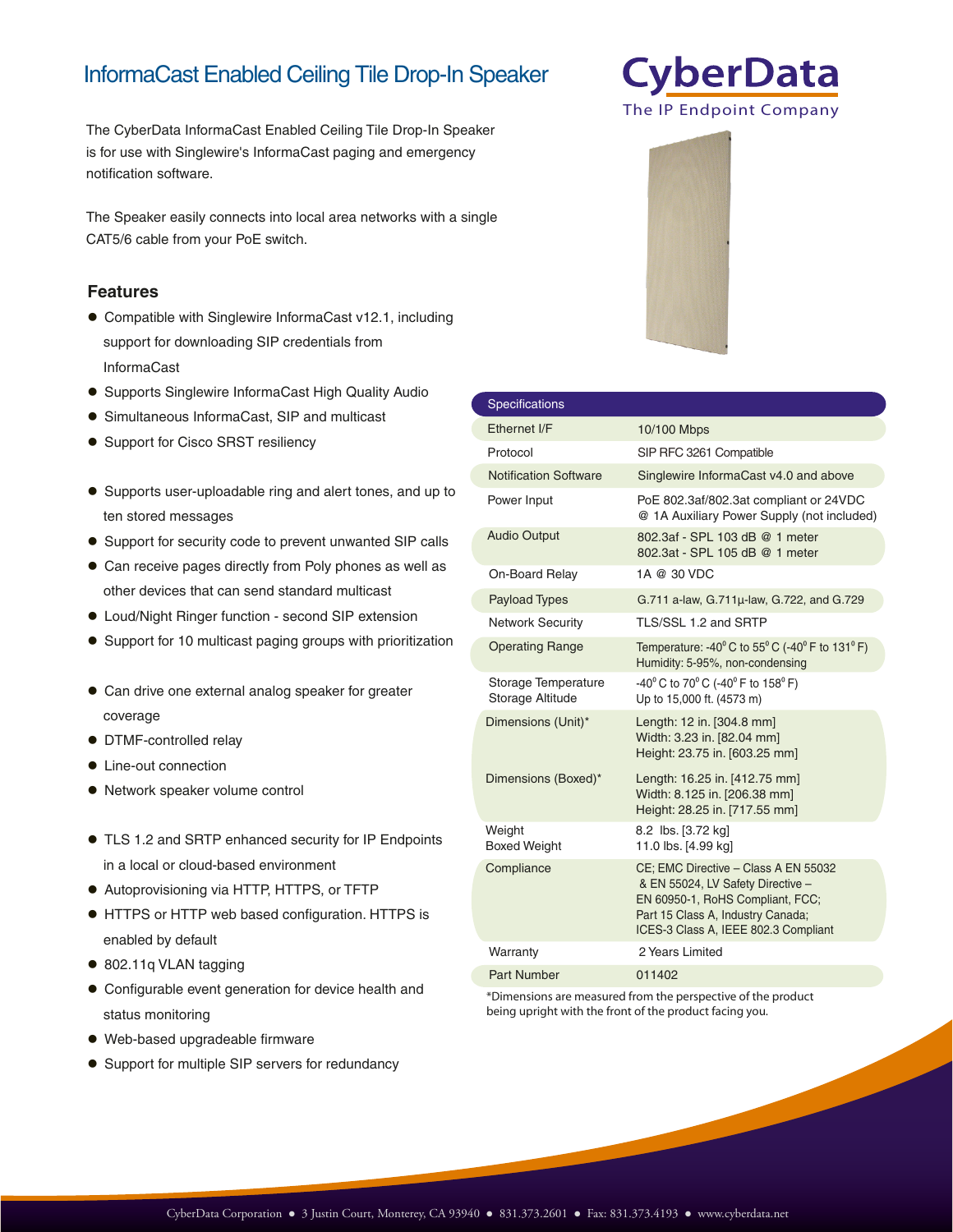# InformaCast Enabled Ceiling Tile Drop-In Speaker

Typical Installation



### InformaCast Enabled Ceiling Tile Drop-In Speaker with Extra Speaker Connection





**Dimensions**